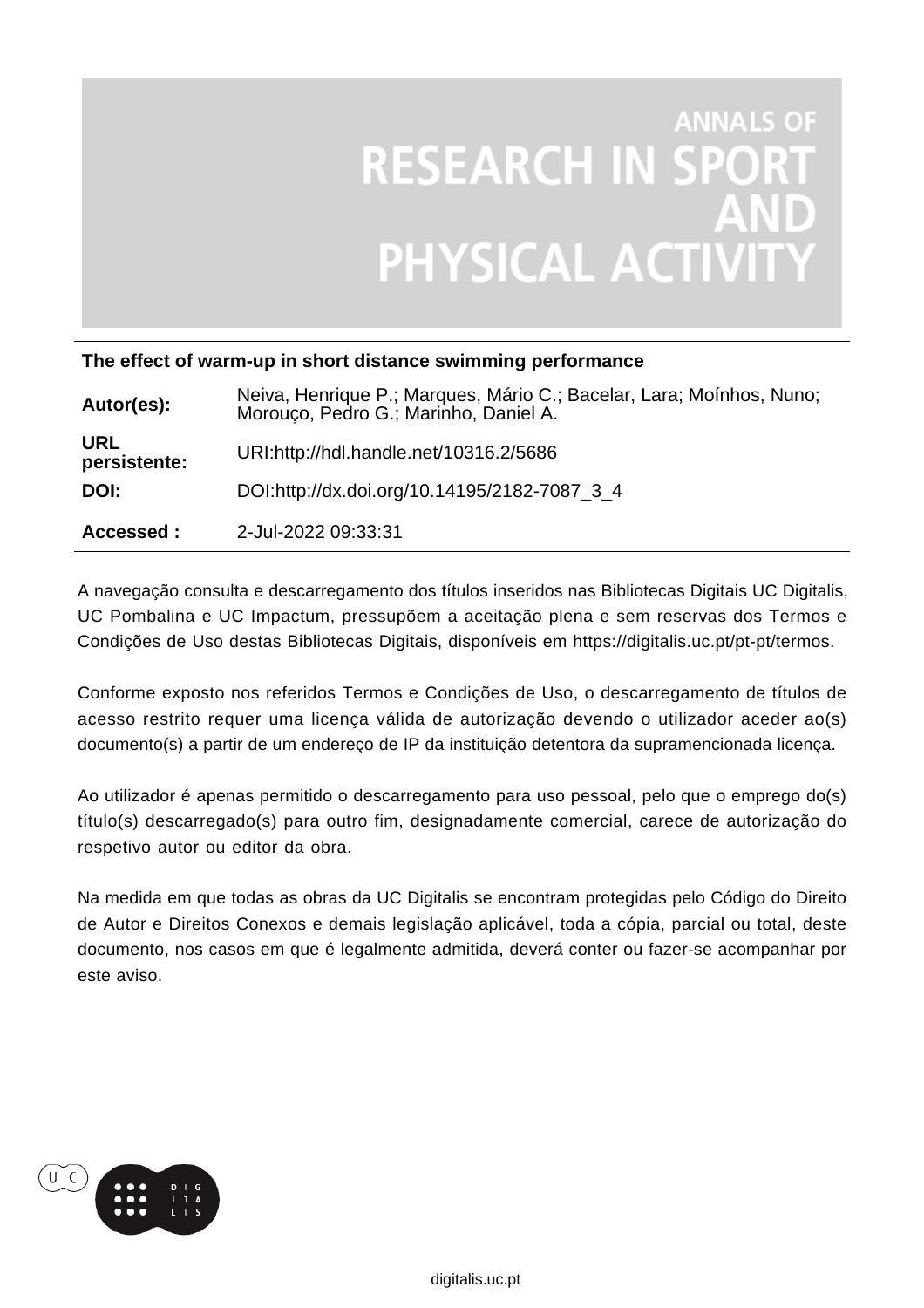# **RESEARCH IN SPORT AND PHYSICAL ACTIVITY**

**ANNALS OF PACULDADE DE CIÊNCIAS DO DESPORTO E EDUCAÇÃO FÍSICA DA UNIVERSIDADE DE COIMBRA**

> **IMPRENSA DA UNIVERISDADE DE COIMBRA**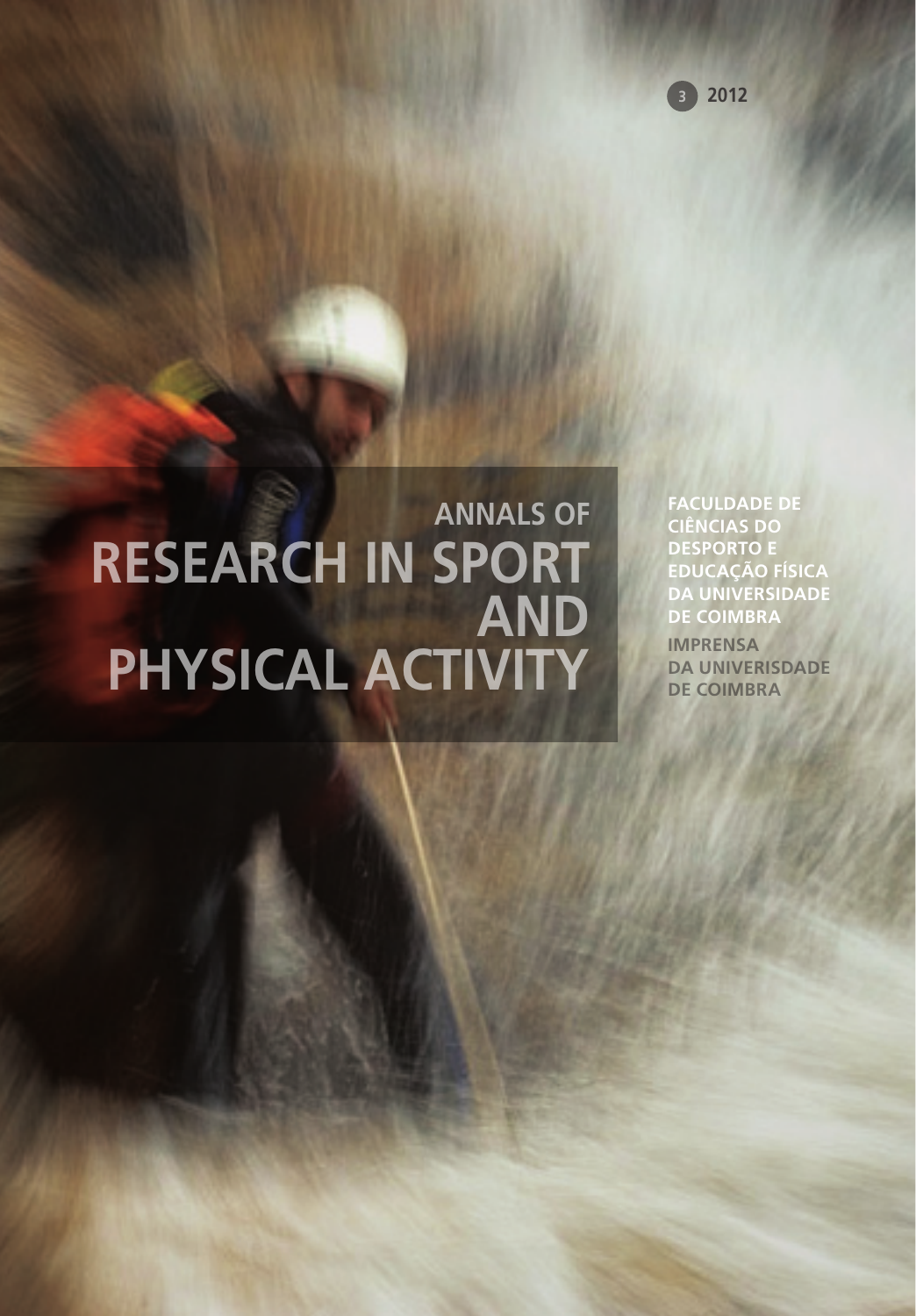## **2 • SCIENCE AND SWIMMING**

**THE EFFECT OF WARM UP IN SHORT DISTANCE SWIMMING PERFORMANCE**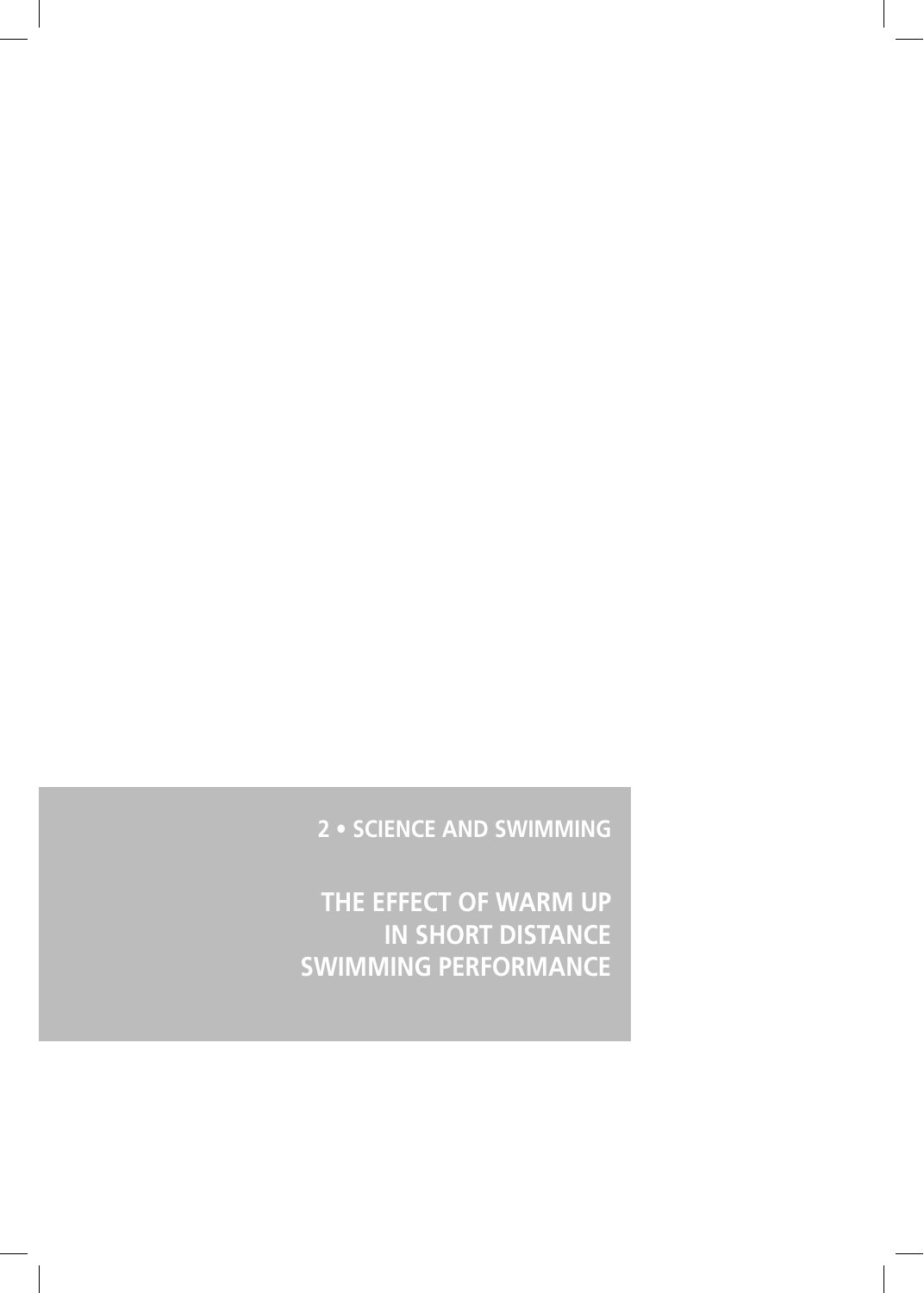Henrique P. Neiva<sup>1,2</sup>, Mário C. Marques<sup>1,2</sup>, Lara Bacelar<sup>1,2</sup>, Nuno Moínhos<sup>1,2</sup>, Pedro G. Morouco<sup>2,3</sup>, Daniel A. Marinho<sup>1,2</sup>

**RUNNING HEAD:** Warm-up effect in short distance swimming performance

#### **ABSTRACT**

Warming up before physical activity is usual and became assumed as essential in competition and training events. It is expected an optimization in performance but the literature is still ambiguous on this subject. The aim of this study was to assess the effect of the regular warm-up in 50 m swimming performance, in female swimmers. Seven national-level swimmers (mean  $\pm$  SD; age 15.3  $\pm$  1.1 years-old, height: 1.61  $\pm$  8.1 m, body mass:  $56.5 \pm 7.0$  kg) volunteered for this study. Each swimmer performed 50 m freestyle at the maximum velocity, after previous warm-up and without performing the same, with 24 h between conditions. Times were registered and capillary blood lactate concentration was assessed after the swimming trial at the  $1<sup>st</sup>$  and  $3<sup>rd</sup>$  min of recovery. Additionally, the Borg ratings of perceived exertion scale were used and biomechanical parameters such as stroke frequency, stroke length and stroke index were assessed. The 50 m swimming times were not different with and without warm-up  $(33.05 \pm 2.34 \text{ s}$  and  $32.71 \pm 2.07 \text{ s}$ , respectively,  $p = .40$ ). No differences were found in lactate values (8.63  $\pm$  1.49 mmol·l<sup>-1</sup> and 7.93  $\pm$  1.92 mmol·l<sup>-1</sup>, respectively;  $p = 0.71$ ), ratings of perceived exertion (15.86  $\pm$  1.07 and 15.14  $\pm$  1.22, respectively;  $p = 24$ ), stroke frequency (0.81  $\pm$  0.08 Hz and 0.81  $\pm$  0.04 Hz, respectively;  $p = .79$ ), stroke length (1.87 ± 0.14 m and 1.89 ± 0.12 m, respectively; *p =* .74) and stroke index (2.85 ± 0.31  $\text{m}^2$  c<sup>1</sup> s<sup>-1</sup> and 2.91  $\pm$  0.34  $\text{m}^2$  c<sup>1</sup> s<sup>-1</sup>, respectively;  $p = .40$ ). These results suggested that regular warm-up used by the swimmers does not influence the 50 m freestyle performance, in female swimmers.

**KEYWORDS:** evaluation; female; freestyle; lactate; biomechanics.

#### **INTRODUCTION**

Warm-up is commonly known as a preparatory practice that aimed to improve the subsequent performance (Hedrick, 1992). It is intended to result in an improvement of muscle dynamics, reduce the risk of injury and prepare the athlete for the demands of the main activity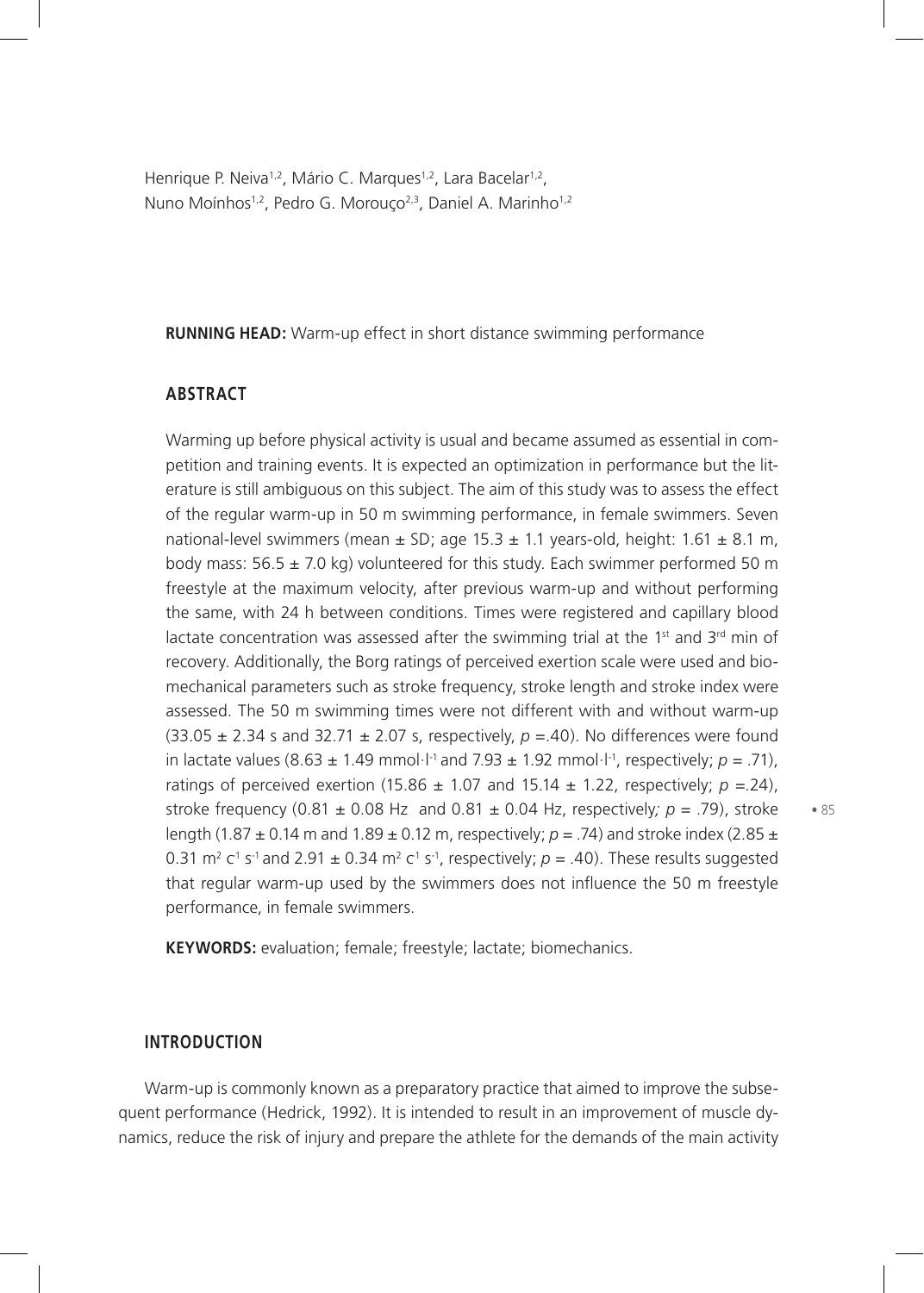(Woods, Bishop & Jones, 2007). This positive effect on athletic performance seems to be a widespread belief of coaches and their athletes, though the scarcity of conclusive scientific evidence (Atkinson, Todd, Reilly & Waterhouse, 2005; Burnley, & Jones, 2002). When the muscle is exposed to physical activity, there is an increase in their temperature, proportionally to the work done (Saltin, Gage, & Stolwijk, 1968). The mechanisms related to the raise of core and muscle temperature appear to be of great importance for the proposed effects of warming-up before physical activity (Bishop, 2003a). Muscular performance is affected by decreasing the viscous resistance of the muscles and joints (Wright, 1973) and decreasing stiffness of the fibers during muscle contraction (Buchthal, Kaiser, Knappeis & 1944). Complementary, it is suggested to increase nerve conduction rate and speeding of metabolic reactions, such as the muscle glycogenolysis, glycolysis and high-energy phosphate degradation (Febbraio et al., 1996). Moreover, the hyperthermia resultant of the activity might contribute to increase the blood flow (Pearson et al., 2011) and the oxygen delivery to the muscles, via a rightward shift in the oxyhaemoglobin dissociation curve and the vasodilatation of muscle blood vessels (McCutheon et al., 1999). Warm-up exercises also allowed the athletes to begin subsequent tasks with an elevated baseline of oxygen consumption, saving more anaerobic capacity for later in the task (Febraio et al., 1996). Although all these effects proposing improvements in performance after the warm-up routines, the specialized literature is not clear in this matter. There were several studies demonstrating improvements in performance after warming-up (i.e., Atkinson et al., 2005; Burnley et al., 2002), and there were others reporting no changes or even detrimental changes in performance (i.e., Mitchell and Huston, 1993; Bishop, Bonetti, & Dawson, 2001).

Specifically in swimming, the few existing studies are unclear regarding to changes in performance. Moreover, some of them were restricted to physiological assessment, omitting the performance values and limiting the conclusions (Houmard et al., 1991; Robergs et al 1990). DeVries (1959) and Thompson (1958) suggested improvements in swimming velocity in distances until 91 m. These results were confirmed by Romney and Nethery (1993), who were able to verify significant improvements in 100 yards performance after 15 min of warm-up when compared with the absence of any activity prior to the trial. More recently, the maximal and mean values of propulsive force during 30 s of tethered swimming appeared enhanced after regular warm-up (Neiva, Morouço, Silva, Marques, & Marinho, 2011). If, on one hand these results reinforce the general idea that the warm-up is beneficial to the swimmer performance, there are several studies contributing to the controversy on this subject.

No effects in performance were suggested by Mitchell and Huston (1993), and Bobo (1999) in 100 m swimming trials. Regarding to short distance swimming, Neiva, Morouço, Pereira, and Marinho (2012) revealed that regular warm-up did not improve 50 m swimming performance. Blood lactate concentration ([La-]) and perceived exertion were also similar between no warm up and warm up conditions. These results are the opposite of those verified in the study of Balilionis et al. (2012). Better swimming times in 50 yards (0.2 s) after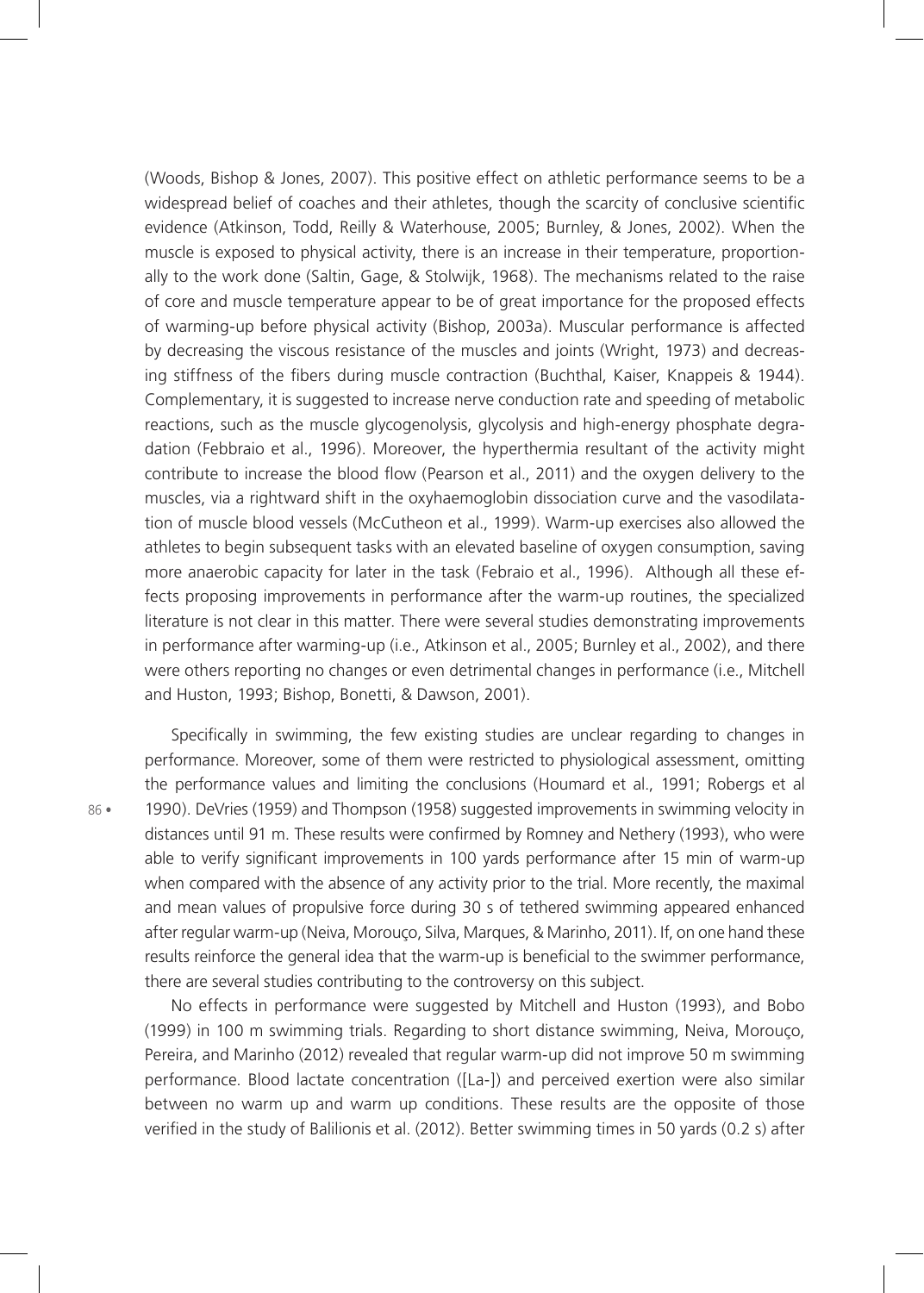regular warm-up procedures were revealed. Therefore, the contradictory results emerges the need to more investigation to further determine the influence of warm-up procedures, their optimal structure and specificity related to each sport. Hence, the aim of the current study was to verify the effect of warm-up procedures in short distance swimming performance (50 m freestyle), in female swimmers.

This way, it is intended to better understand and better know the effects of warming up in swimming.

#### **METHODS**

#### **Subjects**

Seven female swimmers (mean  $\pm$  SD; age: 15.3  $\pm$  1.1 year-sold, height: 1.61  $\pm$  8.1 m, body mass:  $56.5 \pm 7.0$  kg, fat mass:  $14.3 \pm 3.3$  kg) participated in this study. Body mass and fat mass were assessed through a bioelectric impedance analysis method (Tanita BC 420S MA, Japan). All of them participate in the National Championships and their training experience was of 5 years at least. Volunteer's parents and coaches were informed about research propose and signed an informed consent to participate. All the procedures were approved by the institutional review board.

#### **Procedures**

All testing procedures were performed in a 50 m indoor swimming pool at a water temperature of 27.5 °C. The experiments took place one week after the main competition (National Championships) of the season second macrocycle. Each swimmer performed 50 m freestyle at the maximum velocity, in two different days. The use or no use of warm up procedures before the maximal test was the variable that distinguished two implemented protocols, performed with 24 hours of difference between them. In the warm-up condition, swimmers performed their usual warm-up before a competitive swimming event (1000 m of total volume). In-water starts were used. Times were registered by 2 experienced coaches using stopwatches (Seiko, Japan) and the average of these times was considered for further analysis. Capillary blood samples were collected from the fingertip before and after each swimming maximal test (at the 1<sup>st</sup> and  $3<sup>rd</sup>$  min of recovery) to assess the higher value of [La-] (Accutrend Lactate®Roche, Germany). The Borg (1998) ratings of perceived exertion (RPE) scale of 15 points  $(6 - 20)$  was used to quantify exercise level of exertion after each test.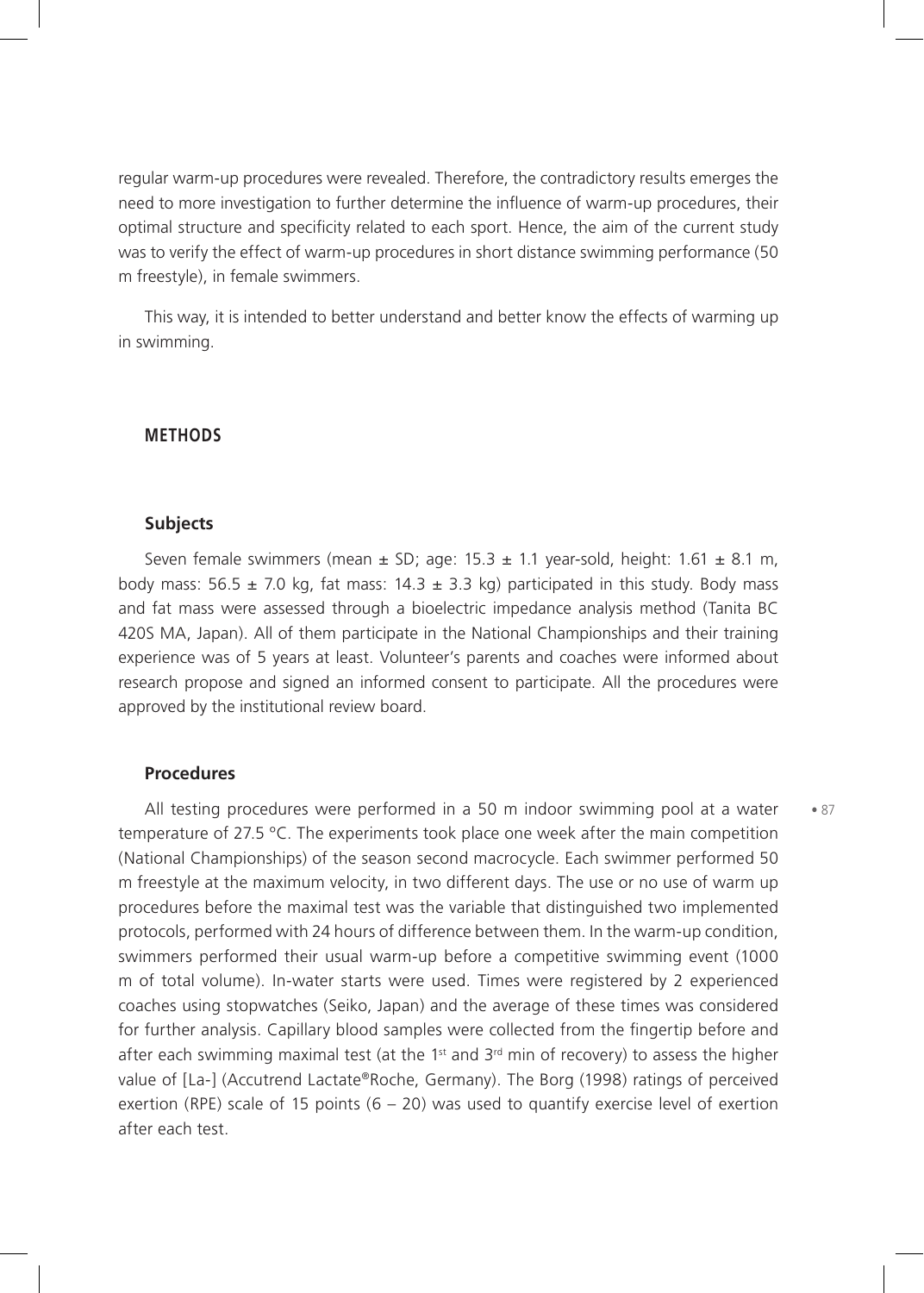For biomechanical assessment both stroke frequency (SF) and stroke length (SL) were measured. SF was obtained with a chrono-frequency meter (Golfinho Sports MC 815, Aveiro, Portugal) from three consecutive stroke cycles, in the middle of the trial test. Then, SF values were converted to International System Units (Hz). SL was estimated as being (Craig, Skehan, Pawelczyk, & Boomer, 1985):

$$
SL = \frac{V}{SF}
$$

#### **(1)**

Where SL is the stroke length,  $V$  is the average velocity of the swimmer during the 50 m, and SF is the stroke frequency (Hz). The SI, considered as one of the swimming stroke efficiency indexes, was adapted and computed as (Costill, Kovaleski, Porter, Fielding, & King, 1985):

#### *SI=V×SL*

#### **(2)**

Where SI is the stroke index ( $m^2 c^1 s^{-1}$ ), V is the swimmer velocity (m s<sup>-1</sup>) and the SL is the stroke length ( $m \ncup$ ) of the swimmer.

88 •

#### **Statistical analysis**

Standard statistical methods were used for calculation of means and standard deviations. The sample normality was determined by Shapiro-Wilk test. Since the very low value of the N (<30) and the rejection of the null hypothesis (H0), non-parametric procedures were adopted. In order to compare the data obtained with and without warm-up, nonparametric Wilcoxon signed rank test was used. Differences were considered significant for  $p \le 0.05$ .

#### **RESULTS**

Table 1 presents the mean  $\pm$  SD values for the 50 m maximal swimming test variables assessed, namely the 50 m times and its partials of 25 m, blood lactate concentration, ratings of perceived exertion, stroke frequency, stroke length and stroke index. No significant differences were evident for the data obtained when comparing the warm-up condition with the no warm-up condition.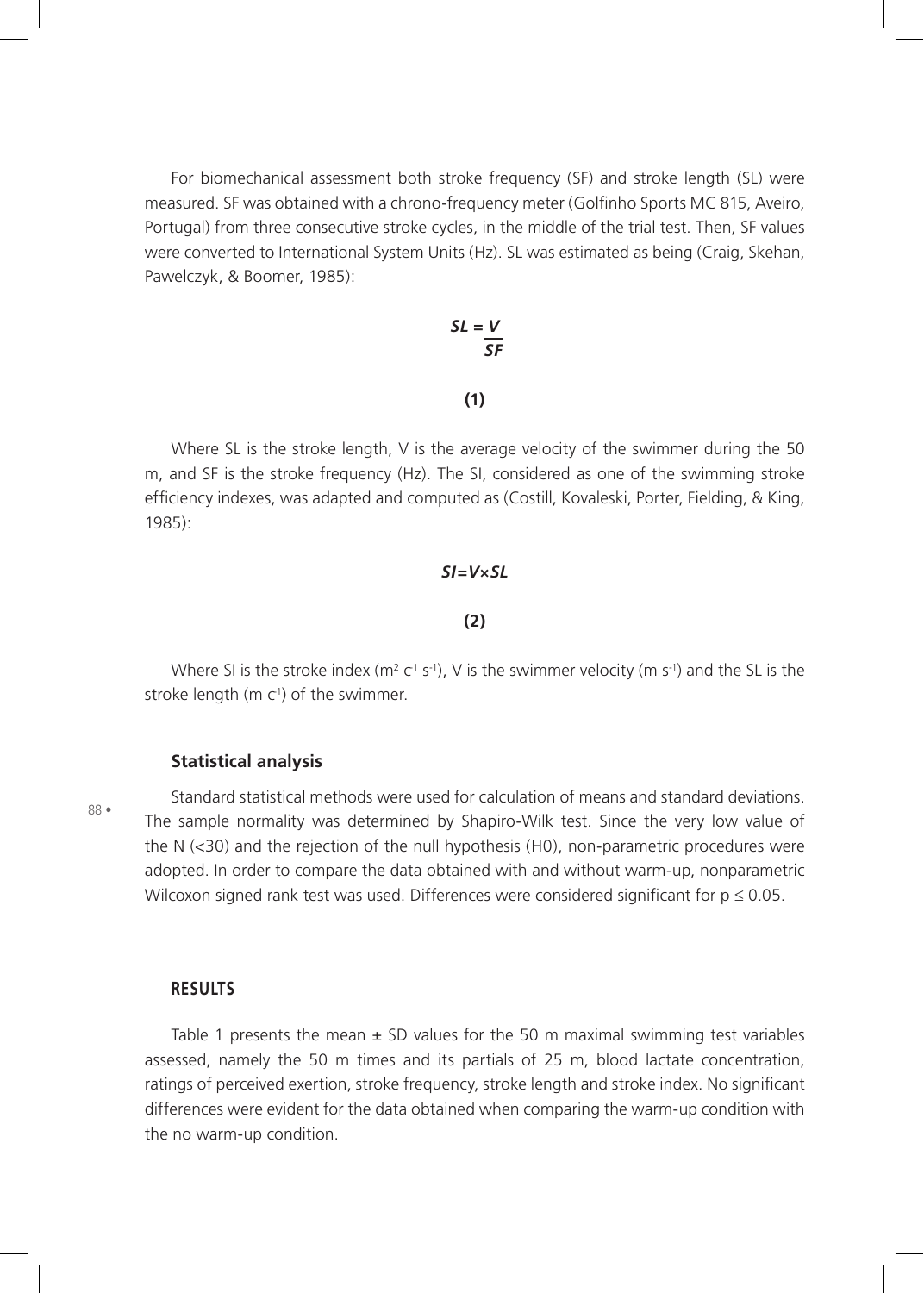TABLE 1 Mean  $\pm$  standard deviation (mean  $\pm$  SD) values of 50 m swim time and each partial of 25 m (s), blood lactate concentration (mmol·l-1), RPE, stroke frequency (Hz), stroke length (m.c-1) and stroke index (m2 c-1 s-1) in the 50 m maximal test with no warm-up and with previous regular warm-up. *P – values are presented*.

|                                   | No WU<br>Mean $\pm$ SD | <b>Regular WU</b><br>Mean $\pm$ SD | Sig(p) |
|-----------------------------------|------------------------|------------------------------------|--------|
| $1st$ 25 m time (s)               | $15.01 \pm 0.90$       | $15.24 \pm 1.06$                   | 0.31   |
| $2nd$ 25 m time (s)               | $17.70 \pm 1.18$       | $17.80 \pm 1.33$                   | 0.73   |
| 50 m time $(s)$                   | $32.71 \pm 2.07$       | $33.05 \pm 2.34$                   | 0.40   |
| $[La-]$ (mmol $\cdot l^{-1}$ )    | $7.93 \pm 1.92$        | $8.63 \pm 1.49$                    | 0.71   |
| 50 m RPE                          | $15.14 \pm 1.22$       | $15.86 \pm 1.07$                   | 0.24   |
| <b>Stroke Frequency (Hz)</b>      | $0.81 \pm 0.04$        | $0.81 \pm 0.08$                    | 0.79   |
| Stroke Length (m c <sup>1</sup> ) | $1.89 \pm 0.12$        | $1.87 \pm 0.14$                    | 0.74   |
| Stroke Index $(m^2 c^1 s^1)$      | $2.91 \pm 0.34$        | $2.85 \pm 0.31$                    | 0.40   |

*Note:* WU = Warm-up. [La-] = Blood lactate concentration. RPE = ratings of perceived exertion

Figure 1 shows the percentage differences between the individual times performed without warming up and with previous warm-up. Positive values means better results in the 50 m freestyle after warm-up, whereas negative values means that the swimmers had registered superior 50 m performances without warming up. The results revealed that three of the participants had enhanced performances with warm-up, and the other four without any warm-up procedures.

Figure 1 Percentages of the individual differences between 50m times with no warm-up (No WU) and after regular warm-up (WU) (n=7).



• 89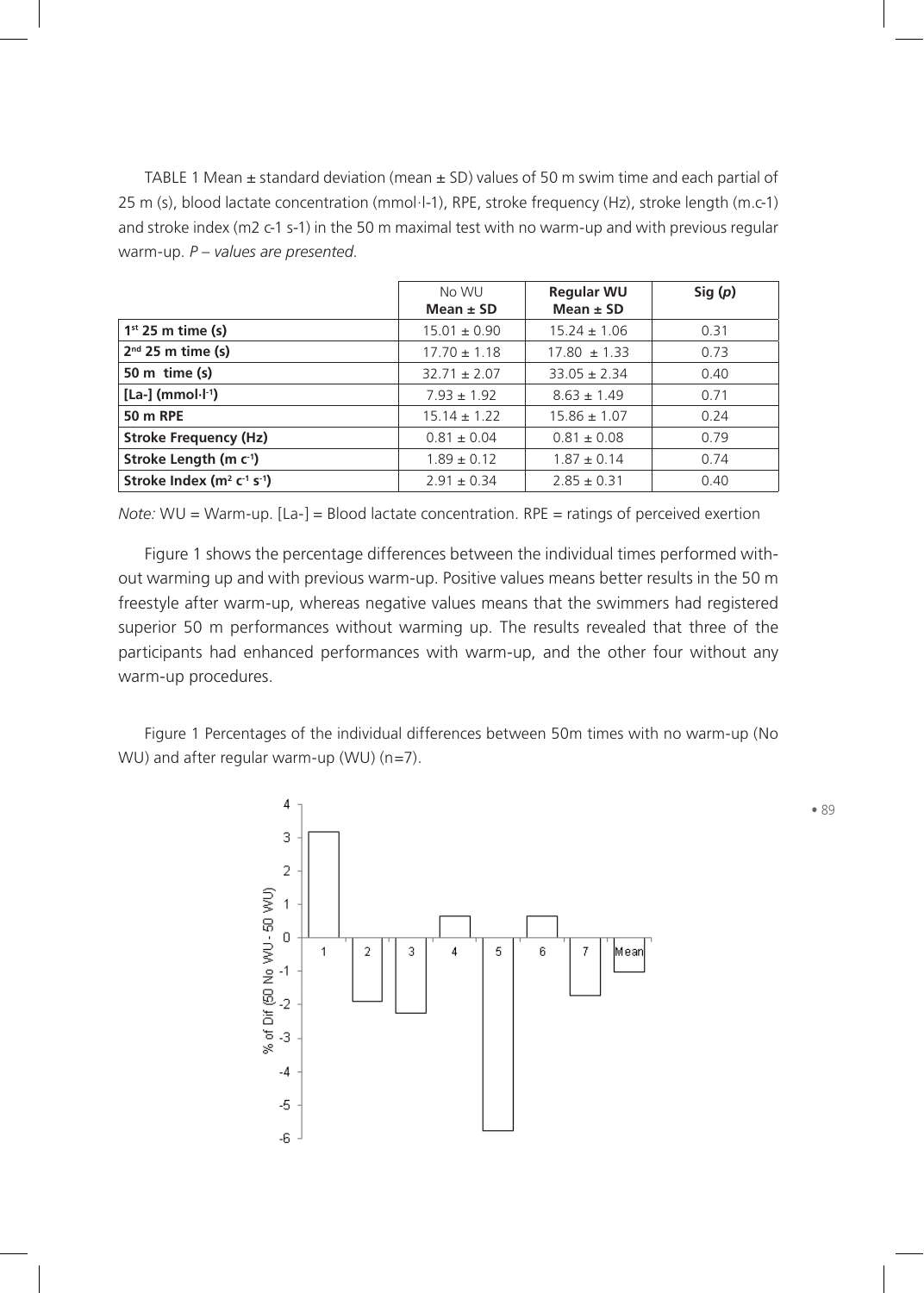#### **DISCUSSION**

The purpose of this study was to evaluate the effect of the warm-up in the 50 m swimming performance, in female national level swimmers. The option for the 50 m freestyle was because it is the shortest event in swimming competition and it is easier to apply and to obtain maximal performances of the swimmers. Main results suggested the 50 m freestyle is not influenced by the previous execution of regular warm-up procedures. There were no statistical differences between the two experimental conditions (with and without warm-up) in the several parameters assessed as the swimming time, [La-], RPE, SF, SL and SI.

Warm-up is used to maximize athlete's performance, increasing muscle and tendon mobility, stimulating blood flow and increase muscle temperature (Smith, 2004). Although the great importance placed in warm-up procedures, it is a fact that their effects or even their ideal structure or type are not well known. Specifically in swimming the limited existing literature is controversy (Fradkin, Zaryn, & Smoliga, 2010). De Vries (1959) and Thompson (1958) suggested improvements in the swimming velocity in short distances (until 91 m) with the previous warm-up. These results were confirmed by the research of Romney and Nethery (1993) that verified significant improvements in the 100 yards performances, after warming up for 15 min. The studies of Mitchell and Huston (1993) and Bobo (1999) reinforced the debate on this matter, as they observed no differences in performance when preceded by different warm-up procedures including no warm-up condition.

In the present research, no differences in the experimental test performed in the two evaluated conditions were observed (Table 1). The 50 m times in freestyle swimming remained equivalent with or without performing the regular warm-up (33.05  $\pm$  2.34 s and  $32.71 \pm 2.07$  s;  $p = .24$ ). In the same way, 25 m partials were similar in the warm-up and in the no warm-up conditions (1<sup>st</sup> 25 m: 15.01  $\pm$  0.90 s and 15.24  $\pm$  1.06 s; p = .31; 2<sup>nd</sup> 25 m: 17.80 ± 1.33 s and 17.70 ± 1.18 s ; *p=* .73). Similar results were presented by Neiva et al. (2012) comparing the same test conditions in male swimmers. Although these results suggest that regular warm-up is not essential to 50 m performance, Balilionis et al. (2012) verified different results that could lead to opposite conclusions. These authors noticed that regular warm-up led to improvements ( $\sim$  0.2 seconds) in 50 yard times when comparing with no warm-up. Complementarily, Neiva et al. (2011) verified that the swimmers exert greater values of maximal and mean propulsive force (11% and 15%, respectively) during 30 seconds of tethered swimming, when previous regular warm up is completed. However, the same research did not show differences in [La-] and in RPE values after the maximal test when preceded by warm-up and with no warm-up common activities. Considering that the trial test performed approaches to 30 s at maximal intensity, the contribution of anaerobic metabolism is essential to fulfill the total energy expenditure (Gastin, 2001). Since [La-] had been commonly used to estimate the contribution of glycolytic metabolism to exercise (di Prampero & Ferretti, 1999), the values seem to highlight the preponderance of the anaerobic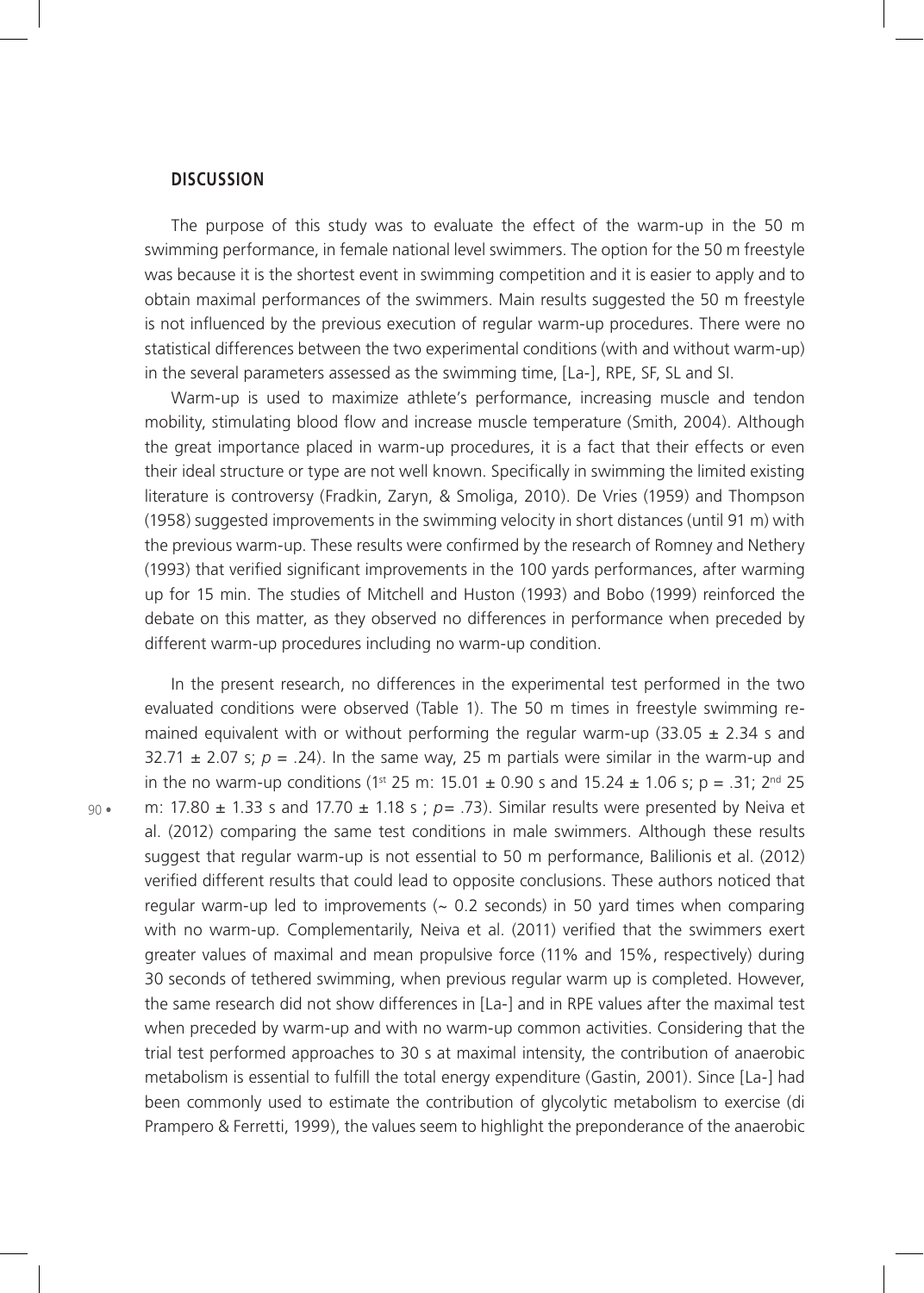system to meet the energy requirements of the exercise. Mandegue et al. (2005) and Beedle and Mann (2007) proposed that warm-up could be used to maintain the acid-base balance at an appropriated level by stimulating the buffering capacity. This way, it could result in the reduction in the [La-] values. Several studies confirmed these suggestions by observing reductions in blood and muscular lactate concentrations when exercising after priming activities routines (i.e., Gray & Nimmo, 2001; Robergs, Pascoe, Costlill, & Fink, 1991). Diverging from these statements, the metabolites assessed in this study kept similar in the two situations. As it can be noticed in Table 1, the non-existence of differences in [La-] values after the 50 m in both conditions corroborated previous results abovementioned, which did not show modifications of the physiological parameters with and without warm-up (De Bruyn-Prevost and Lefebvre, 1980; Neiva et al., 2011; Neiva et al., 2012).

In agreement with previous studies, the level of perceived exertion demonstrated no differences between the two experiments implemented. The RPE values obtained are similar to those presented in previous studies (Neiva et al., 2011; Neiva et al 2012; Balilionis et al., 2012). This scale is used to quantify, monitor and assess an individual's exercise level of exertion (Borg, 1998). Robertson et al. (1986) suggested that an increase in the ratings of perceived exertion could be a consequence of the more usage of anaerobic capacity. The accumulation of ions of hydrogen in the active muscles and blood, follow-on the dissociation of lactic acid can cause a superior perception of effort. As [La-] values did not change in the 50 m performed with warm-up and without warm-up, it would be expected that the RPE values were maintained similar.

Regarding to the stroke cycle kinematics, the registered values showed no differences with and without previous warm-up procedures. SL and SF are independent variables that are related to swimming velocity (Pendergast et al., 2006). The female swimmers of this study did not perform differently the 50 m freestyle in the two test situations, and the swimming velocity was also similar. This could lead to no changes in stroke kinematics as well as in SI. SI is considered as an estimator for overall swimming efficiency (Costill et al., 1985). Thereby, it is assumed that at a given velocity, the swimmer with greater SL has the most efficient swimming. In this case, it can be suggested that warming up did not influence the swimmer efficiency.

Although there was found no statistical differences, it can be noted in Figure 1 that there were swimmers responding differently in each situation. They swim as individual subjects and their performance is also individual, not responding to the warm-up procedures in the same way. In Figure 1 it can be noted that more than 50 % of the female swimmers responded positively to the inexistence of warm-up. However, a great variability was found between swimmers, thus suggesting that coaches should focus their attention on the response of each swimmer, instead of applying the same warm up procedure for all the swimmers.

In conclusion, although the usual changes attributed to warm-up, its efficiency in swimmers performance is still not clear. It was observed that there were no differences in perfor-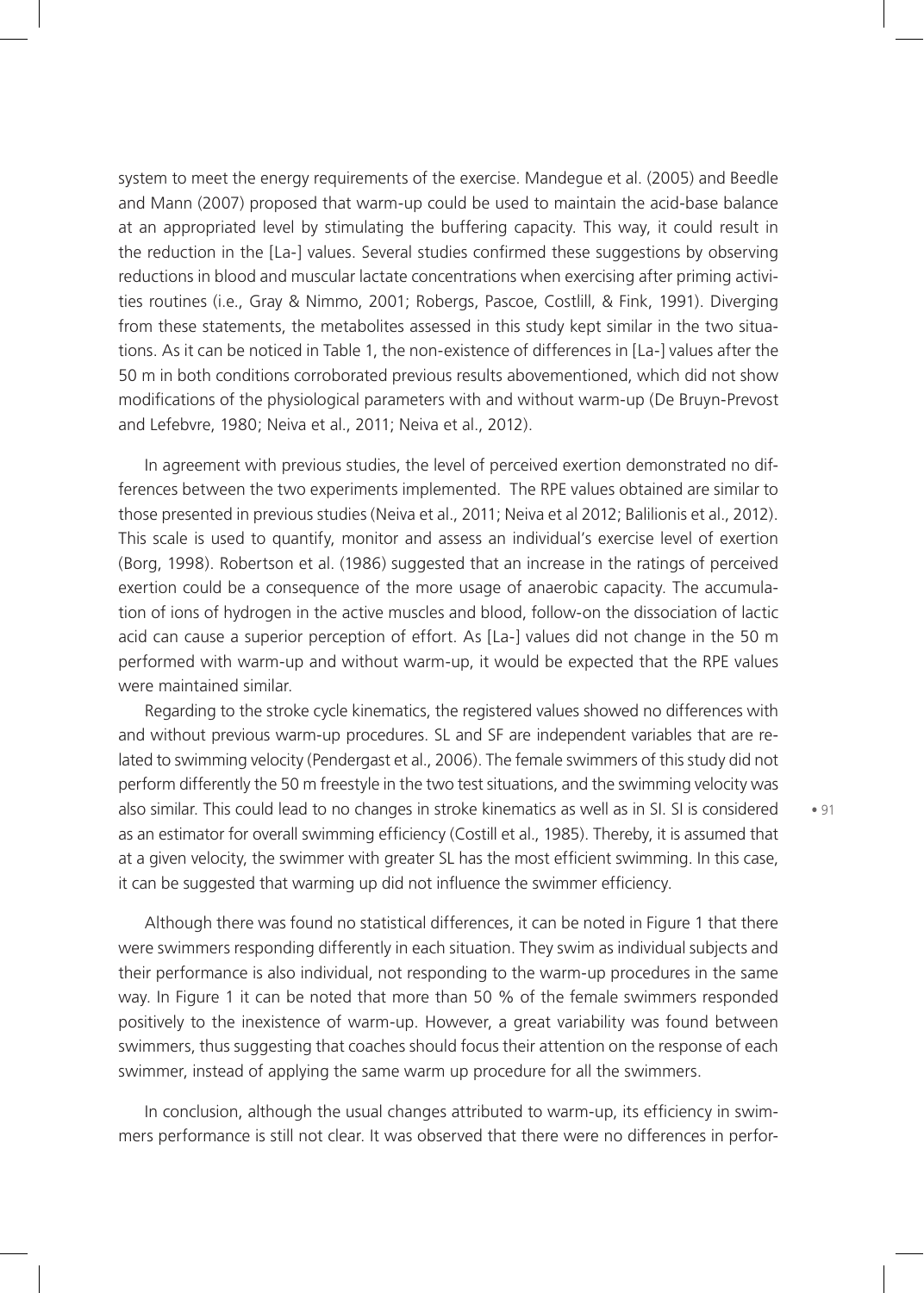mance as well as no differences in the assessed parameters (physiological and biomechanical). These results allow us to suggest that regular warm-up does not seem to be determinant in short distance performances, in female swimmers. Bishop (2003b) pointed some possible explanations for the negative or unaltered results in performance, as the warm-up being of low intensity and not causing the necessary changes in the subjects; being to hard and causing fatigue; and not allowing to recovery sufficiently before exercise. Insufficient and unclear data published, enhances the necessity for further studies to better understand this issue.

#### **PRACTICAL APPLICATIONS**

The small sample of subjects does not allow strong statements and certainties, whereby it is needed to amplify the number of swimmers evaluated. Results of the present study indicated no significant influence of using regular warm-up in 50 m swimming, in females. However, as Balilionis et al. (2012) suggested, coaches should work individually with the swimmers, in order to maximize their training or competition performance. It could be noted different responses to the use or no use of warm-up before the maximal trial. This should be taken in consideration when preparing competition, and coaches should focus in each individual needs to achieve optimal performance.

#### **ACKNOWLEDGEMENTS**

92 •

The authors would like to thanks all the swimmers who participated in the study and the Varzim Lazer EEM for allowing using the swimming pool facilities during the experiments. Portuguese government supported this work by a grant of the Science and Technology Foundation (SFRH/BD/74950/2010). This work was also supported by University of Beira Interior and Santander Totta bank (UBI/FCSH/Santander/2010).

#### **REFERENCES**

- Atkinson, G., Todd, C., Reilly, T., & Waterhouse, J. (2005). Diurnal variation in cycling performance: influence of warm-up. *Journal of Sports Sciences*, *23*(3), 321-9.
- Balilionis, G., Nepocatych, S., Ellis, C.M., Richardson, M.T., Neggers, Y.H., Bishop, P.A. (2012). Effects of Different Types of Warm-Up on Swimming Performance, Reaction Time, and Dive Distance. *Journal of Strength and Conditioning Research*. doi: 10.1519/JSC.0b013e318248ad40 (*in press*).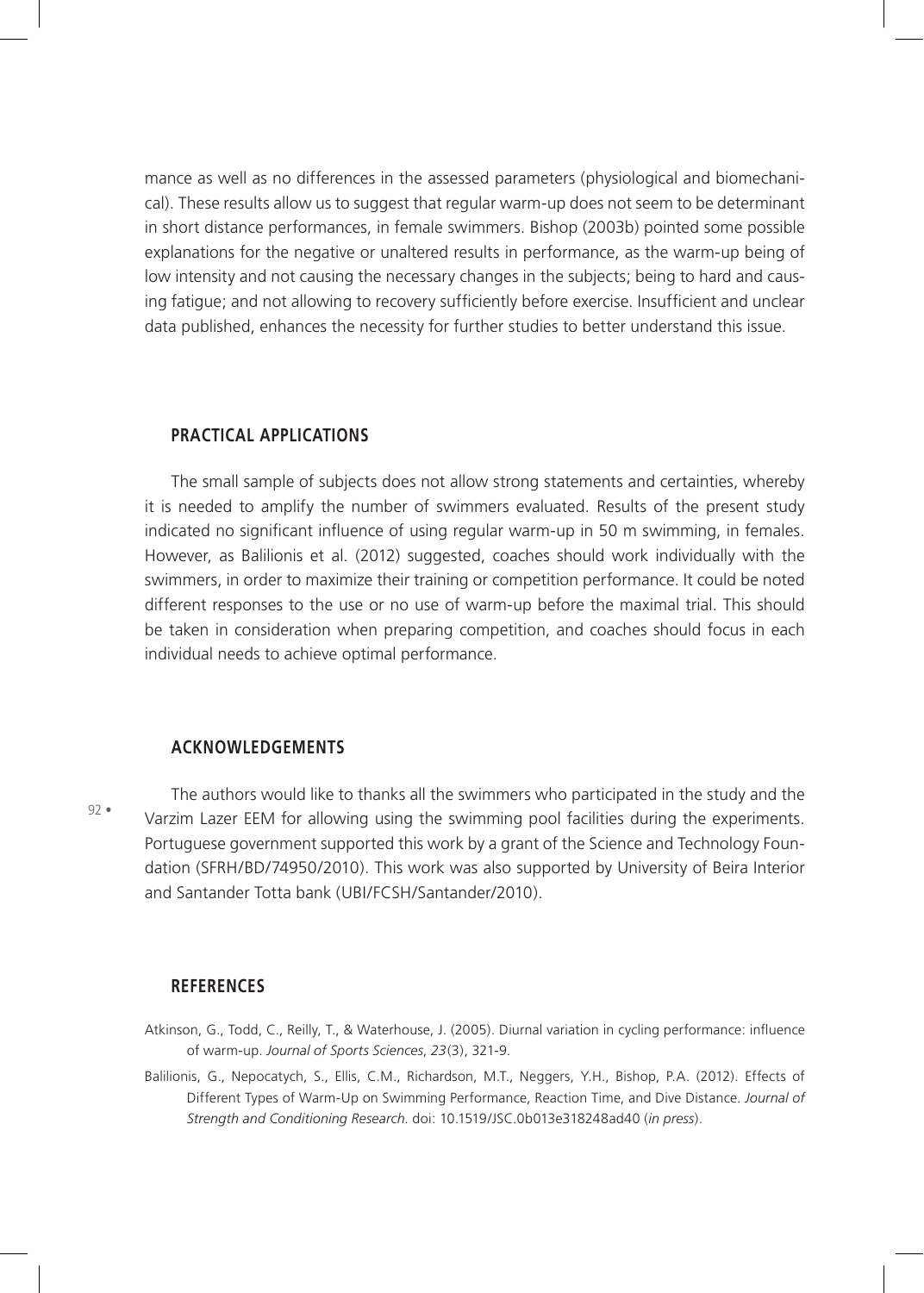- Beedle, B. B., & Mann, C. L. (2007). A comparison of two warm-ups on joint range of motion. *The Journal of Strength & Conditioning Research*, *21*(3), 776-779.
- Bishop, D. (2003a). Warm up I: potential mechanisms and the effects of passive warm up on exercise performance. *Sports Medicine*, *33*(6), 439-454.
- Bishop, D. (2003b). Warm up II: performance changes following active warm up and how to structure the warm up. *Sports Medicine*, *33*(7), 483-498.
- Bishop, D., Bonetti, D., & Dawson, B. (2001). The effect of three different warm-up intensities on kayak ergometer performance. *Medicine & Science in Sports & Exercise*, *33*(6), 1026-1032.
- Bobo, M. (1999). The effect of selected types of warm-up on swimming performance. *International Sports Journal, 3*(2), 37-43.
- Borg, G. (1998). *Borg's perceived exertion and pain scales*. Champaign, Il: Human Kinetics.
- Buchthal, F. , Kaiser, E., Knappeis, G. G. (1944). Elasticity, viscosity and plasticity in the cross striated muscle fibre. *Acta Physiologica Scandinavica*, *8* (1), 16-37.
- Burnley, M., Doust, J. H., & Jones, A. M. (2002). Effects of prior heavy exercise, prior sprint exercise and passive warming on oxygen uptake kinetics during heavy exercise in humans. *European Journal of Applied Physiology*, *87*(4-5), 424-432.
- Costill, D.; Kovaleski, J.; Porter, D.; Fielding, R. & King, D. (1985). Energy expenditure during front crawl swimming: predicting success in middle-distance events. *International Journal of Sports Medicine,* 6, pp. 266-270
- Craig, A. B., Skehan, P. L., Pawelczyk, J. A., & Boomer, W. L. (1985). Velocity, stroke rate, and distance per stroke during elite swimming competition. *Medicine and Science in Sport*, *17*(6), 625-634.
- De Bruyn-Prevost, P., Lefebvre, F. (1980). The effects of various warming up intensities and durations during a short maximal anaerobic exercise. *European Journal of Applied Physiology and Occupational Physiology, 43* (2), 101-7.
- De Vries, H. A. (1959). Effects of various warm-up procedures on 100-yard times of competitive swimmers. *Research Quarterly, 30*, 11-22.
- Di Prampero, P. E., & Ferretti, G. (1999). The energetics of anaerobic muscle metabolism: a reappraisal of older and recent concepts. *Respiration Physiology*, *118*(2-3), 103-115.

- Febbraio, M. A., Carey, M. F., Snow, R. J., Stathis, C. G., & Hargreaves, M. (1996). Influence of elevated muscle temperature on metabolism during intense, dynamic exercise. *American Journal of Physiology*, *271*(5 Pt 2), R1251-R1255.
- Fradkin, A. J., Zaryn, T. R., & Smoliga, J. M. (2010). Effects of warming-up on physical performance: A systematic review with meta-analysis. *Journal of Strength & Conditioning Research*, *24*(1), 140-148.
- Gastin, P. B. (2001). Energy system interaction and relative contribution during maximal exercise. *Sports Medicine*, *31*(10), 725-41.
- Gray, S. C., & Nimmo, M. A. (2001). Effects of active, passive or no warm-up on metabolism and performance during short-duration high-intensity exercise. *Journal of Sport Sciences, 19*, 693-700.
- Hedrick, A. (1992). Physiological responses to warm up. *National Strength and Conditioning Journal, 14*(5), 25-27.
- Houmard, J. A., Johns, R. A., Smith, L. L., Wells, J. M., Kobe, R. W., & McGoogan, S. A. (1991). The effect of warm-up on responses to intense exercise. *International Journal of Sports Medicine*, *12*(5), 480-483.